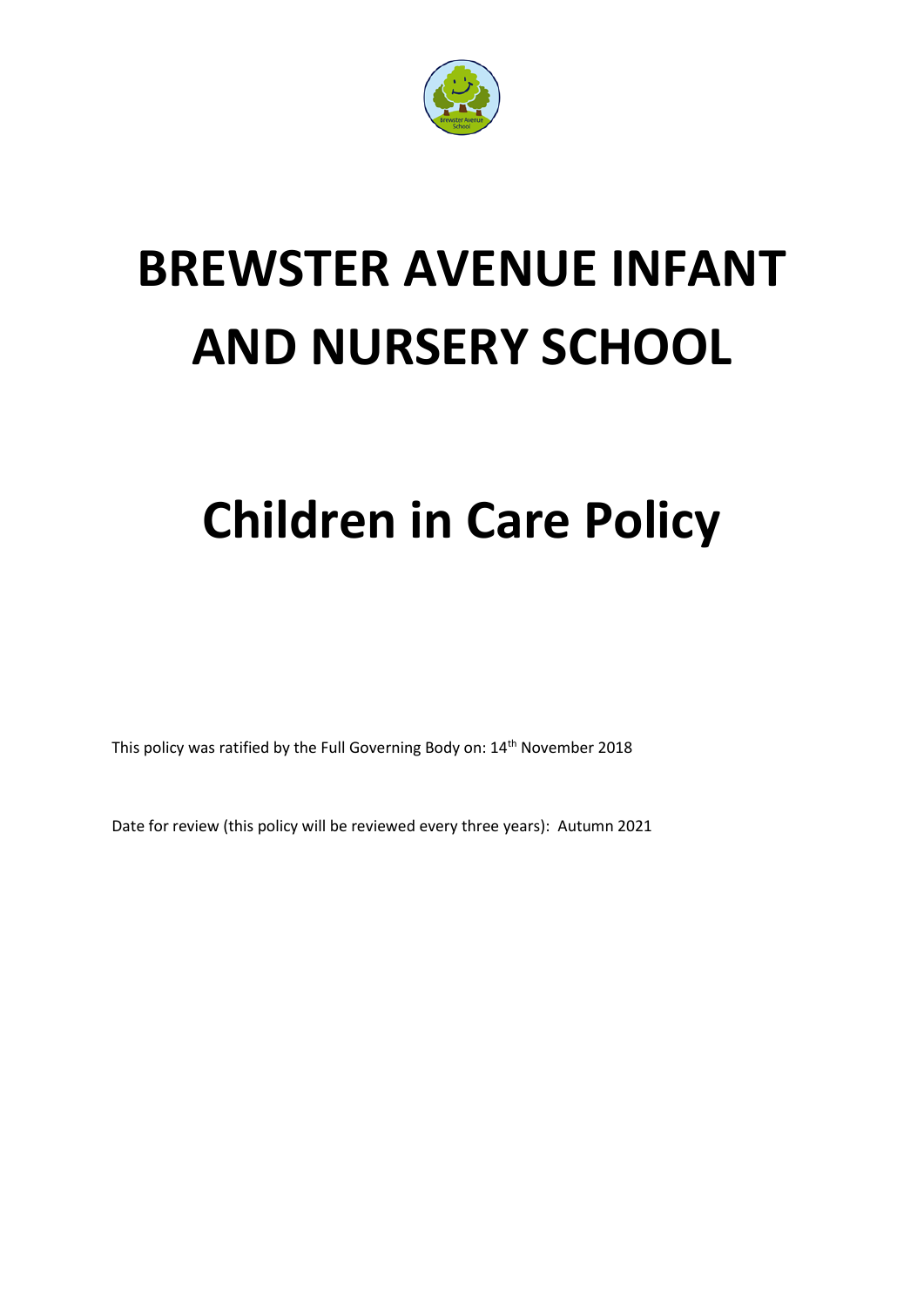## *AS CORPORATE PARENTS, BREWSTER AVENUE INFANT AND NURSERY SCHOOL IS COMMITTED TO DO ALL THAT WE CAN TO PROMOTE THE EDUCATIONAL ACHIEVEMENT & WELL BEING OF CHILDREN IN CARE*

## OUR DESIGNATED TEACHER FOR CHILDREN IN CARE IS: - Miss Becky Thompson

#### OUR DESIGNATED GOVERNOR FOR CHILDREN IN CARE IS: - Mrs Hollie Robinson

This policy describes our approach to meeting the requirements set out in:

- the Statutory Guidance of Section 52 of the Children Act 2004 (Duty on Local Authorities to Promote the Educational Achievement of Looked After Children);
- Care Matters: Time for Change 2007 Guidance (Chapter 4 "A First Class Education")
- The Children & Young person's Act 2008 (Duty on Schools to appoint a Designated Teacher for Children in Care)

In line with our school ethos and principles, and our commitment to the Corporate Parenting role of being a 'good parent', our policy is to identify specific roles & responsibilities within school to promote the learning, progress and wellbeing of children in care.

The school recognises that the provisions outlined in this policy must be in place regardless of whether there are any Children in Care and PLAC currently on the school roll. (See Appendix 2 - Roles and Responsibilities; 'Rationale')

This policy was developed in Partnership with Peterborough Children's Services Virtual School for Children in Care. (See Appendix 3)

#### 1. Governing Body and School commitment to enhanced support for CiC

#### Who are Looked After Children?

Under the Children Act 1989, a child is looked after by a local authority if he or she is in their care or provided with accommodation for more than 24 hours by the authority. They fall into four main groups:

- Children who are accommodated under a voluntary agreement with their parents (section 20)
- Children who are the subjects of a care order (section 31) or interim care order (section 38)
- Children who are the subjects of emergency orders for their protection (sections 44 and 46)
- Children who are compulsorily accommodated this includes children remanded to the local authority or subject to a criminal justice supervision order with a residence requirement (section 21)

The term 'in care' refers only to children who are subject to a care order by the courts under section 31 of the Children Act 1989 – they may live with foster carers, in a Children's Home, in a residential school, with relatives or with parents under supervision. Children who are cared for on a voluntary basis are 'accommodated' by the local authority under section 20 of the Children Act – they may live in foster care, in a Children's Home or in a residential school. All these groups are said to be 'Looked After Children' – LAC. They may be looked after by our local authority or may be in the care of another authority but living in ours.

Personal Education Plan (PEP) / LAC reviews, involving the school, will take place up until an adoption order has been granted. However, Pupil Premium Plus funding will continue for LAC and PLAC until they are 16 years old.

The Governing Body recognises that it is the corporate parent (any and all adults working for the Council or a school) that has responsibility and accountability for the wellbeing and future prospects of children in their care. A good corporate parent is expected to offer everything that a good parent would.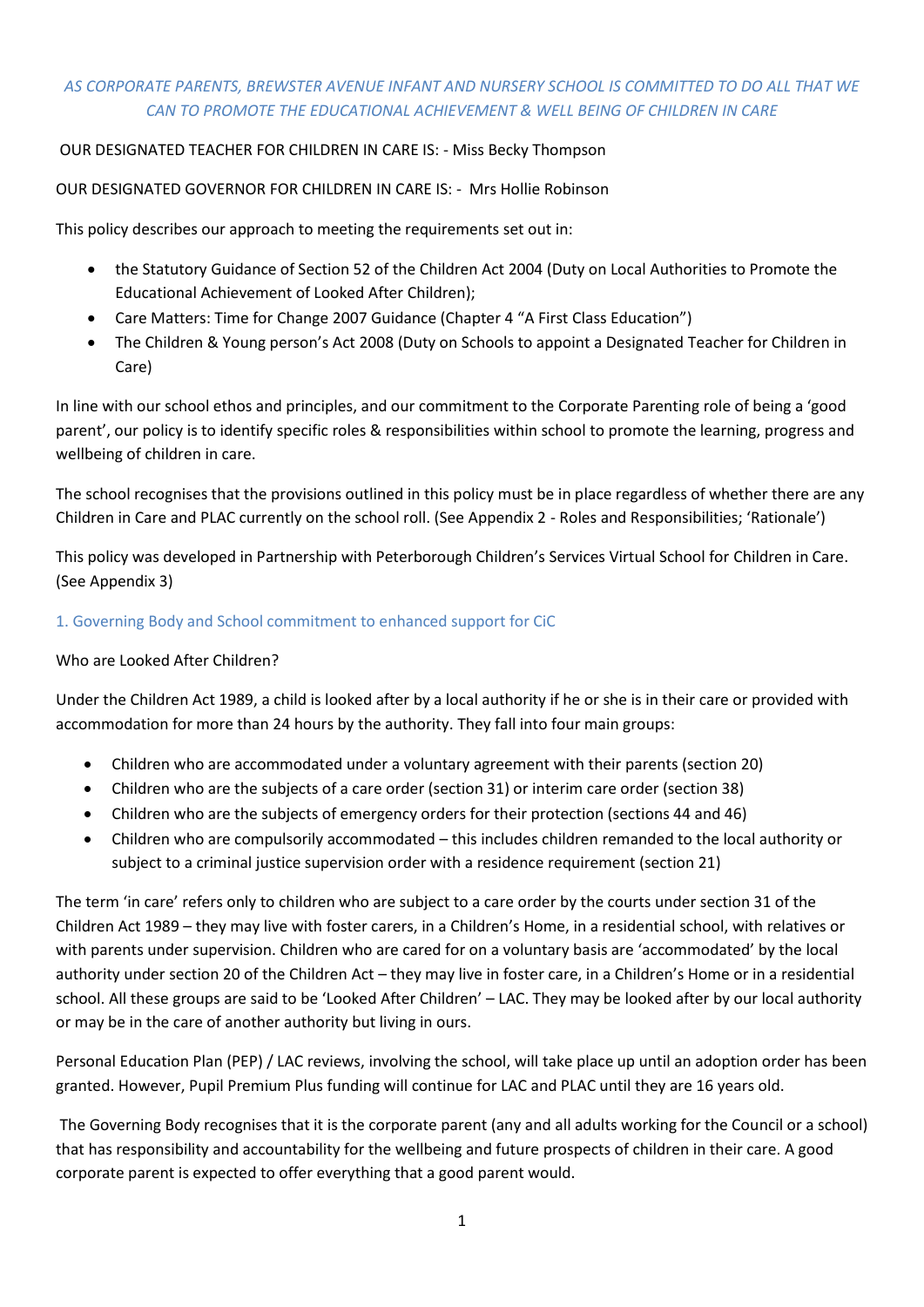We recognise that entering care represents a significant change in a child's life. At this stage the State takes on an immense responsibility for these children by agreeing to undertake the parental role on a day to day basis. That means that all those working for the State at a local level in this school should demand no less for each child in care than they would for their own children.

- The Governing Body and School will ensure that high quality learning opportunities and education are provided for all our pupils
- We will ensure equality of access to opportunities and learning outcomes for all
- We aim to support all pupils in achieving across the five outcome areas of Every Child Matters, whatever their background or circumstances.
- We recognise that Children in Care and PLAC can be especially vulnerable and are sometimes 'at risk' of failure in the learning context.

Therefore, with specific reference to this cohort of children we will strive to achieve the following:

## 2. Aims for our Children in Care and Previously Looked After Children

- to ensure all school policies and procedures are followed sensitively for Children in Care and PLAC
- to ensure that all pupils in care have access to a broad, balanced and stimulating curriculum
- to provide personalised learning and curriculum appropriate to needs and ability
- to support and monitor social progress; ensuring key adults prioritise respectful and responsive relationship building with individual children and provide appropriate support for social development within the peer group)
- to ensure that wherever possible pupils in care receive a full 25 hours of education each week
- to ensure that pupils in care take as full a part as possible in all school activities and strive to reduce and eliminate any barriers that may stop them from taking part
- to ensure that Carers, Social Workers and Parents (as appropriate) of pupils in care are involved and kept fully informed of their child's progress and attainment
- to ensure that wherever possible pupils in care are involved in decisions affecting their learning, the plans for progress and future provision
- to ensure that success is appropriately recognised and reinforced
- to ensure that any emerging concerns are followed up in a timely way with skill and sensitivity (e.g. changes in patterns of behaviour and attendance)
- to liaise and cooperate with appropriate partners to ensure that all plans complement and support the promotion of the educational achievement and wellbeing of pupils in care.

## 3. Admissions to Our School

- The Governing Body supports Peterborough City Council's approach to admissions giving Children in Care the highest priority for admission to the identified school
- Our school will ensure Children in Care are named as first priority within our school written admissions criteria
- Sometimes care placement changes lead to a Child in Care entering school midterm or mid-year if this is thought to be in the best interests of the child. This school will ensure that in these circumstances a Child in Care will be admitted to the school in a timely manner, even if this would mean that this would increase class sizes above the recommended maximum. As necessary, we will give a positive welcome, plan entry, offer additional support and pre-entry visits to help pupil's settle in school.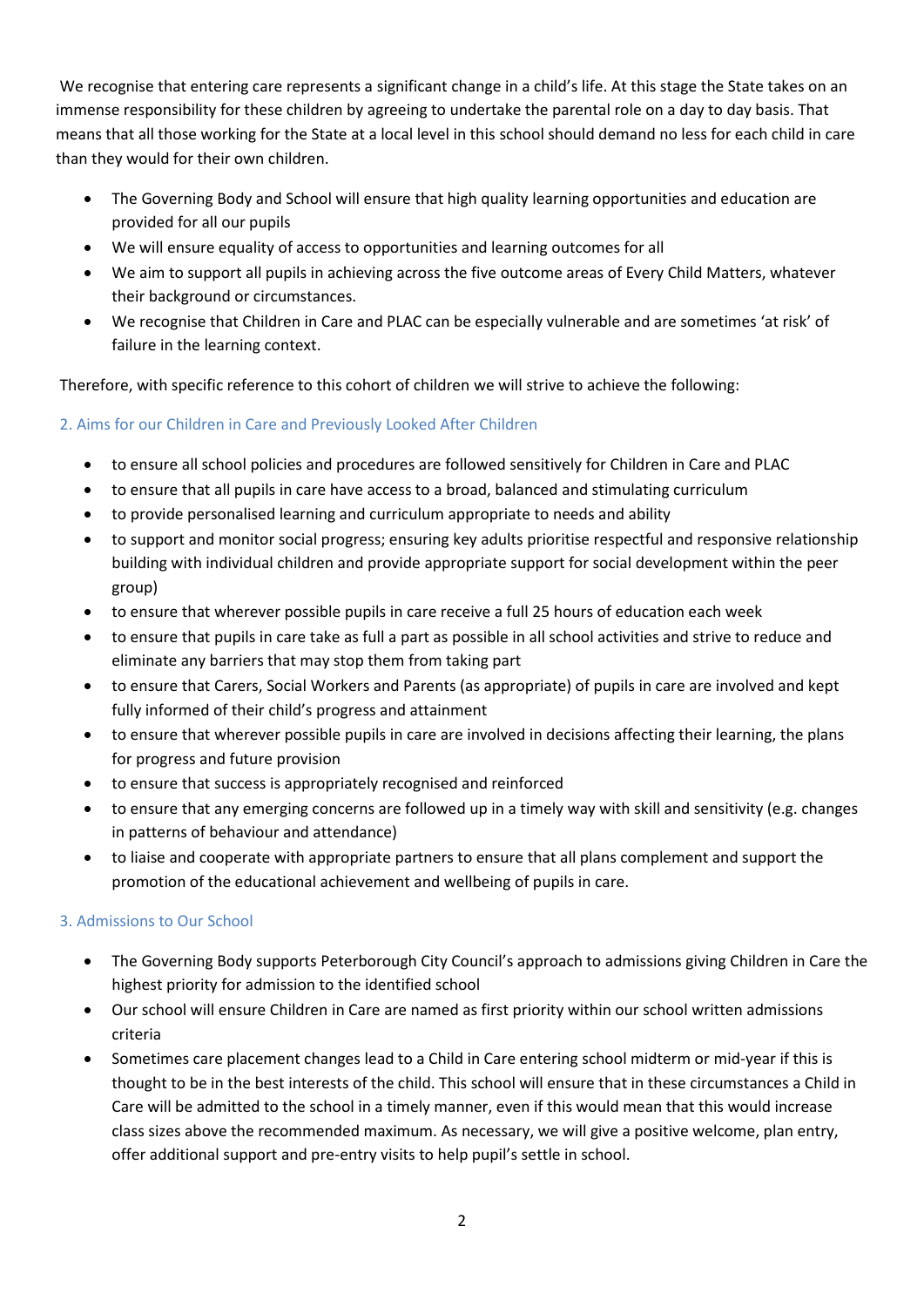#### 4. Inclusion and Allocation of Resources

- Our policy recognises that all pupils are entitled to a balanced, broadly based, and stimulating curriculum and learning programme
- For Children in Care and PLAC there can often be a need to develop learning opportunities emphasising personalised planning and planned inclusive approaches
- The Governing Body will ensure our school makes all appropriate learning provision for pupils in care. Resources are allocated to support pupils in care in line with this policy and with our wider school teaching and learning policies and good practice. There is a separate Pupil Premium code for PLAC children and this is reported annually to Governors.

## 5. Monitoring the Progress of Children in Care

- Progress for pupils in care in school is monitored and supported and is guided by school policies for teaching and learning
- We will monitor and track the achievement and attainment of pupils in care and PLAC at regular intervals. This will be formally reported to the Virtual School for Children in Care at termly intervals for LAC
- We will ensure that the school makes an assessment of the pupil's needs and attainment on entry, to ensure continuity of learning
- We recognise the importance of the Personal Education Plan (PEP) and understand that they are statutory school documents.
- The school will ensure that PEPs for Children in Care are completed within the statutory time scales as specified below
- Wherever possible the PEP will be based on the individual personal planning and target setting that occurs as best practice with in the school, which will be amended according to the views of the partners involved in the meeting
- We will ensure that the statutory Personal Education Plans are supported and systematically delivered within the appropriate timescales.
- The Social Worker for each pupil in care in school will initiate a Personal Education Plan. The Virtual School for Children in Care, in partnership with our Designated Teacher for CIC, will ensure that the initial planning meeting will take place within 20 days of the pupil joining the school or entering care.
- Each PEP will be reviewed according to the needs of the pupil. The school and social worker will review the PEP, initially within 3 months of the first PEP meeting and subsequently at least once a school term.
- The pupil's views are actively and sensitively sought by the appropriate key partner (Designated Teacher, Social Worker, Carer, and Education Caseworker).
- The views of the pupil and carers are noted within the PEP Form and shared sensitively at the meeting. The pupil is as actively involved as possible in selecting appropriate targets and with decisions relating to school and learning (see Appendix 4 - PEP Guidance).

## 6. Attendance and Exclusion

- The school recognises that Children in Care are statistically much more likely to have a poor attendance record and are up to 5 times more likely to be excluded than their non-looked after peers.
- The school will take specific steps to monitor the attendance of pupils in care and PLAC and will notify all appropriate partners at an early stage if there is an indication that problems with attendance might occur.
- The school will take all reasonable steps to ensure that exclusion is rarely used for a pupil in care and PLAC and then it is always only as a last resort, after all other avenues have been explored.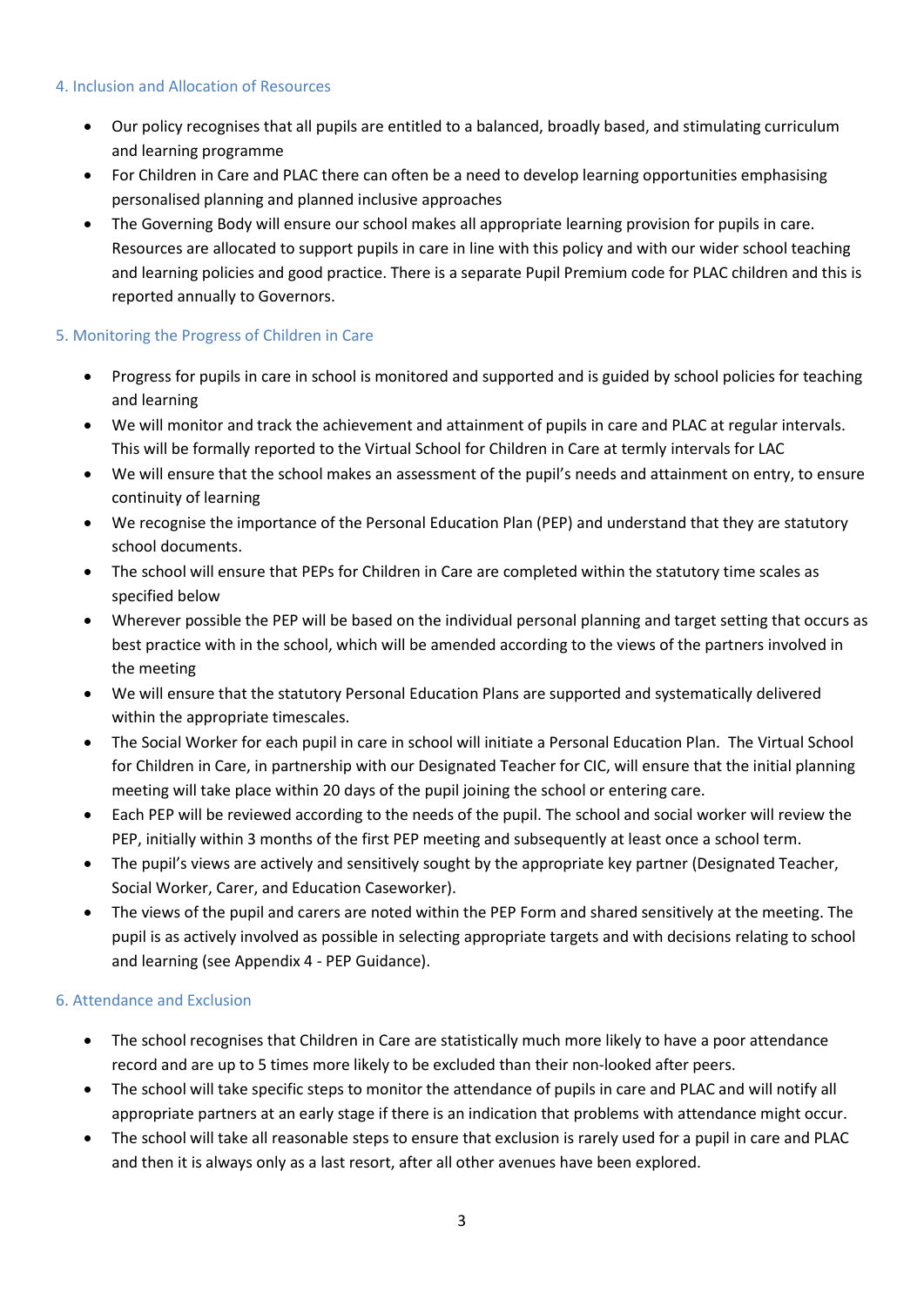- The school will make arrangements for first day provision for any excluded pupil in care and PLAC as it would for any pupil after day 6 of exclusion.
- The school will organise a PEP meeting as part of the re admission process if appropriate.
- The school will ensure that should a pupil in care and PLAC be identified as at risk of exclusion, then contact is made with the Local Authority and the named contact in the Virtual School for Children in Care immediately, to enable early intervention/preventative strategies to be instigated.

#### 7. Record Keeping and Information Sharing

- Our Designated Teacher will coordinate record keeping for of all Children in Care in school.
- Records will include individual learning plans, up to date progress and attainment records, PEPs and personalised information relating to care context as appropriate. These records will be maintained in a single place, having regard to the statutory nature of some of these documents and the confidential information that they contain.
- In Care status will be appropriately 'flagged' in school information management systems, ensuring information and planning records are readily available as required.
- We will ensure there is ready access to information and up to date contact details for Carers, Parents (where appropriate), Social Worker and the named contact in the Virtual School for Children in Care
- All appropriate records will be forwarded to the receiving school promptly if there is a transfer to another school.
- Sensitivity is a priority in sharing information with members of the school staff team. We are guided by best practice and on the 'need to know'. Wherever possible pupils' wishes are taken into account in sharing information within the staff team.
- The Designated Teacher will attend, or arrange for someone else to attend, or contribute in other ways to the Statutory Child in Care review process.

#### 8. Appointments with in Staff and Governing Body

- The school recognises that there is a statutory requirement to appoint a Designated Teacher for Children in Care and PLAC and a Governor with responsibility for Children in Care. (see appendix 2)
- All staff and governors have a responsibility for the educational achievement and wellbeing of Children in Care as a Corporate Parent. The work of the Designated Teacher and Governor with responsibility for Children in Care is to lead in this area, but they do not hold sole responsibility.

#### 9. Staff and Governors' Development and Training

- All staff and governors are encouraged to develop via reflective processes. We encourage ongoing engagement with relevant training to maintain and extend individual and team expertise in supporting Children in Care to progress.
- Our Designated Teacher makes particular efforts to develop good awareness and understanding of issues, guidance and developments associated with Children in Care. The Designated Teacher disseminates knowledge and skills to colleagues in school as appropriate and necessary. Partnership working and collaboration with the Local Authority and the Virtual School for Children in Care is essential here (see Appendix 3).
- There is a specific statutory expectation that the Designated Teacher for Children in care will be released to attend a programme of training each year to maintain and extend their personal expertise.
- Our Designated Governor will attend appropriate briefings and relevant development opportunities provided by the Local Authority and the Virtual School for Children in Care.